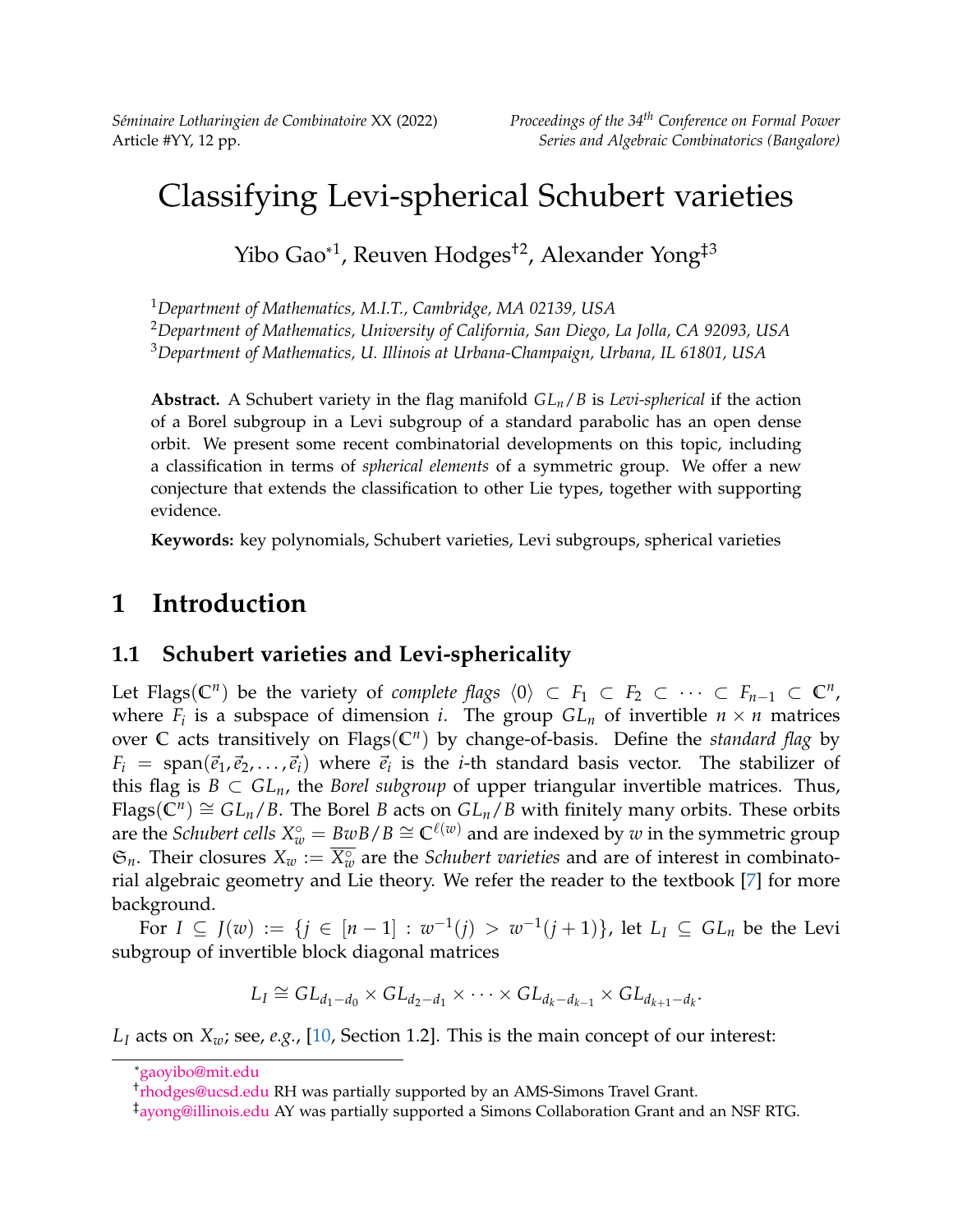**Definition 1.1** ([\[10,](#page-11-1) Definition 1.8])**.** *X<sup>w</sup>* is *L<sup>I</sup> -spherical* if *X<sup>w</sup>* has an open dense orbit of a Borel subgroup of  $L_I$ . If in addition,  $I = J(w)$ ,  $X_w$  is *maximally spherical*.

The purpose of this extended abstract is to review recent work [\[10,](#page-11-1) [11,](#page-11-2) [9,](#page-11-3) [3,](#page-10-0) [8\]](#page-11-4) about Definition [1.1.](#page-0-0) We also describe new (as yet, unpublished) progress for other Lie types.

#### **1.2 Levi spherical permutations and the classification theorem**

Let *G* = *GL*<sub>*n*</sub>. Its Weyl group *W* ≅  $\mathfrak{S}_n$  consists of permutations of  $[n] := \{1, 2, ..., n\}$ . Thus *W* is generated, as a Coxeter group, by the simple transpositions  $S = \{s_i = (i \ i +$ 1) : 1 ≤ *i* ≤ *n* − 1}. The set of *left descents* is *J*(*w*) = {*j* ∈ [*n* − 1] :  $w^{-1}(j) > w^{-1}(j + 1)$ }  $(j \in J(w)$  if  $j + 1$  appears to the left of  $j$  in  $w$ 's one-line notation). Let  $\ell(w)$  be the *Coxeter length* of *w*. For  $w \in \mathfrak{S}_n$ ,

$$
\ell(w) = #\{1 \le i < j \le n : w(i) > w(j)\}
$$

is the number of *inversions* of *w*.

A *parabolic subgroup*  $W_I$  of  $W$  is the subgroup generated by a subset  $I \subset S$ . Furthermore, a *standard Coxeter element*  $c \in W_I$  is the product of the elements of *I* listed in some order. Let  $w_0(I)$  denote the longest element of  $W_I$ .

<span id="page-1-1"></span>**Definition 1.2** ([\[9,](#page-11-3) Definition 1.1]). Let  $w \in W$  and fix  $I \subseteq J(w)$ . Then *w* is *I-spherical* if  $w_0(I)w$  is a standard Coxeter element for some parabolic subgroup  $W_{I'}$  of  $W$ .

In [\[10,](#page-11-1) Conjecture 3.2], a conjectural combinatorial classification of *L<sup>I</sup>* -spherical Schubert varieties was stated. In [\[9\]](#page-11-3) (see Section [3\)](#page-6-0) it was proved that said conjecture is equivalent to the following theorem of *ibid*.

<span id="page-1-0"></span>**Theorem 1.3** ([\[9,](#page-11-3) Theorem 1.5]). Let  $w \in \mathfrak{S}_n$  and  $I \subseteq J(w)$ .  $X_w \subseteq GL_n/B$  is  $L_I$ -spherical if *and only if w is I-spherical.*

The proof uses the theory of *Demazure characters* and their manifestation in algebraic combinatorics, the *key polynomials*. One of the results used is a classification of *multiplicity-free* key polynomials [\[11,](#page-11-2) Theorem 1.1]. This is explained in Section [2.](#page-2-0)

Let us also mention some other related results. Theorem [1.3](#page-1-0) is used in C. Gaetz's [\[8\]](#page-11-4), which proves [\[10,](#page-11-1) Conjecture 3.8]. Consequently, this gives a pattern avoidance criterion for maximally spherical Schubert varieties [\[8,](#page-11-4) Theorem 1.4, Corollary 1.5]. Earlier work of D. Brewster-R. Hodges-A. Yong [\[3\]](#page-10-0) proved a weaker numerical assertion, that

$$
\lim_{n \to \infty} \Pr[w \in S_n, w \text{ is } I\text{-spherical for some } I \subseteq J(w)] = 0,
$$

as well as its geometric counterpart

$$
\lim_{n\to\infty} \Pr[w \in S_n, X_w \text{ is } L_I\text{-spherical for some } I \subseteq J(w)] = 0.
$$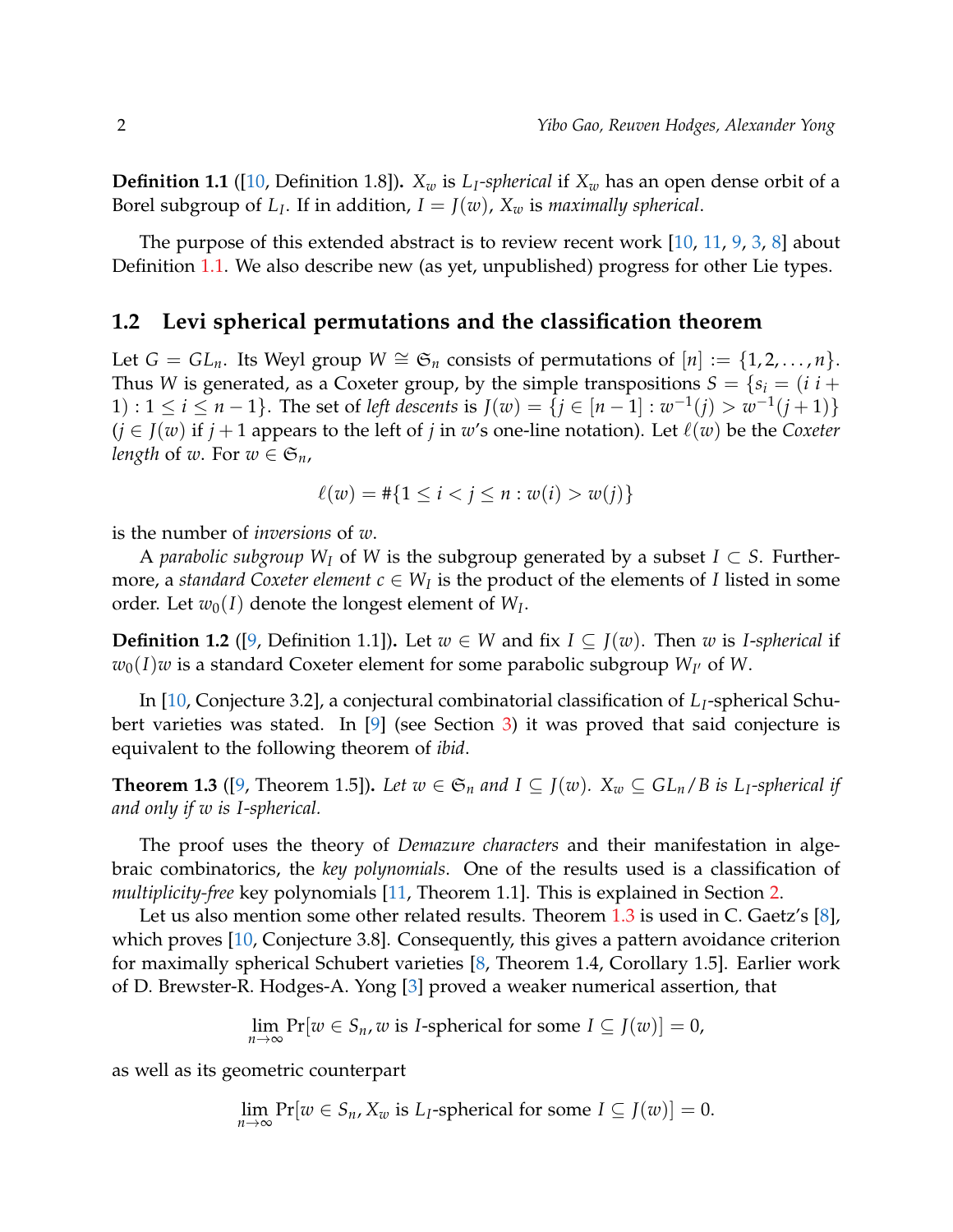However, the proofs in *ibid.* did not depend on [\[11\]](#page-11-2) but rather a definition of *proper permutations*. Work in preparation of J. Balogh, D. Brewster, and the second author extend the results of *ibid.* to other Lie types.

Our focus now turns to extending Theorem [1.3](#page-1-0) to other Lie types. In Section [4](#page-8-0) we report on our ongoing project in that direction after [\[10,](#page-11-1) [11,](#page-11-2) [3,](#page-10-0) [9\]](#page-11-3).

*Acknowledgements:* We thank Alexander Woo for helpful conversations.

# <span id="page-2-0"></span>**2 Key polynomials and sphericality**

The problem of deciding if a Schubert variety is Levi spherical is closely connected to the algebraic combinatorics of key polynomials.

#### **2.1 Key polynomials**

Let Pol :=  $\mathbb{Z}[x_1, x_2, \ldots, x_n]$  be the polynomial ring in the indeterminates  $x_1, x_2, \ldots, x_n$ . For  $\alpha = (\alpha_1, \alpha_2, \ldots, \alpha_n) \in \text{Comp}_n$ , the *key polynomial*  $\kappa_\alpha$  is defined as follows. If  $\alpha$  is weakly decreasing, then  $\kappa_{\alpha} := \prod_i x_i^{\alpha_i}$ *i* . Otherwise, suppose *α<sup>i</sup>* > *αi*+<sup>1</sup> . Let

$$
\pi_i: \text{Pol} \to \text{Pol}, \ \ f \mapsto \frac{x_i f(\ldots, x_i, x_{i+1}, \ldots) - x_{i+1} f(\ldots, x_{i+1}, x_i, \ldots)}{x_i - x_{i+1}},
$$

and  $\kappa_{\alpha} = \pi_i(\kappa_{\hat{\alpha}})$  where  $\hat{\alpha} := (\alpha_1, \dots, \alpha_{i+1}, \alpha_i, \dots)$ .<br>The examples  $\pi$  estisfy the solutions

The operators  $\pi_i$  satisfy the relations

$$
\pi_i \pi_j = \pi_j \pi_i \text{ (for } |i - j| > 1)
$$

$$
\pi_i \pi_{i+1} \pi_i = \pi_{i+1} \pi_i \pi_{i+1}
$$

$$
\pi_i^2 = \pi_i;
$$

see [\[14\]](#page-11-5). Recall that the *Demazure product* on  $\mathfrak{S}_n$  is defined by

$$
w * s_i = \begin{cases} ws_i & \text{if } \ell(ws_i) = \ell(w) + 1\\ 0 & \text{otherwise.} \end{cases}
$$

.

This product is associative. Then  $R = (s_{i_1}, \dots, s_{i_\ell})$  is a *Hecke word* of  $w$  if  $w = s_{i_1} * s_{i_2} *$  $\cdots * s_{i_\ell}$ . For any  $w \in \mathfrak{S}_n$  one unambiguously defines

$$
\pi_w:=\pi_{i_1}\pi_{i_2}\cdots\pi_{i_{\ell'}}
$$

where  $R = (s_{i_1}, \ldots, s_{i_\ell})$  is a Hecke word of  $w$ .

Next, suppose  $\lambda = (\lambda_1 \geq \lambda_2 \geq \ldots \geq \lambda_n)$  is a partition, and  $w \in \mathfrak{S}_n$ . Define

$$
\kappa_{w\lambda} := \kappa_{\lambda_{w^{-1}(1)},\dots,\lambda_{w^{-1}(n)}}.
$$

Therefore,  $\kappa_{w\lambda} = \pi_w \kappa_{\lambda}$ .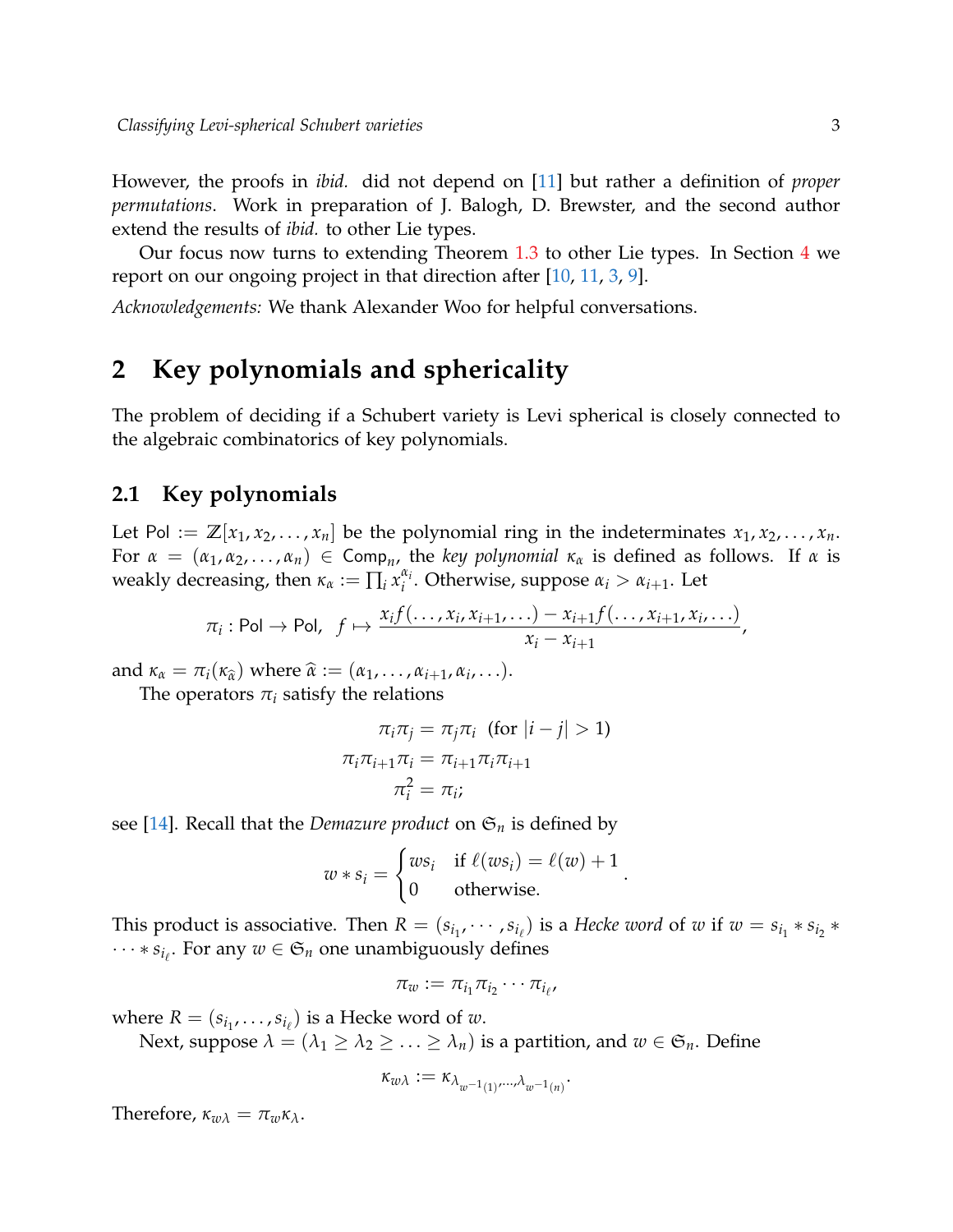#### **2.2 Split-symmetry and multiplicity-freeness**

We recall some notions from [\[10,](#page-11-1) Section 4]. Suppose

$$
d_0 := 0 < d_1 < d_2 < \ldots < d_k < d_{k+1} := n
$$

and  $D = \{d_1, \ldots, d_k\}$ . Let  $\Pi_D$  be the subring of Pol consisting of the polynomials that are separately symmetric in  $X_i := \{x_{d_{i-1}+1}, \ldots, x_{d_i}\}$  for  $1 \leq i \leq k+1$ . If  $f \in \Pi_D$ ,  $f$  is *D-split-symmetric*.

The ring Π*<sup>D</sup>* has a basis of *D-Schur polynomials*

$$
s_{\lambda^1,\ldots,\lambda^k} := s_{\lambda^1}(X_1)s_{\lambda^2}(X_2)\cdots s_{\lambda^k}(X_k),
$$

where

$$
(\lambda^1, \ldots, \lambda^k) \in \mathsf{Par}_D := \mathsf{Par}_{d_1 - d_0} \times \cdots \times \mathsf{Par}_{d_{k+1} - d_k},
$$

and Par*<sup>t</sup>* is the set of partitions with at most *t* nonzero-parts. See [\[10,](#page-11-1) Definition 4.3, Corollary 4.4]. Thus, for any  $f \in \Pi_D$  there is a unique expression

<span id="page-3-1"></span><span id="page-3-0"></span>
$$
f = \sum_{(\lambda^1,\dots,\lambda^k)\in \text{Par}_D} c_{\lambda^1,\dots,\lambda^k} s_{\lambda^1,\dots,\lambda^k}.
$$
 (2.1)

<span id="page-3-2"></span>**Definition 2.1** ([\[10,](#page-11-1) Definition 4.7]). If  $c_{\lambda^1,\dots,\lambda^k} \in \{0,1\}$  for all  $(\lambda^1,\dots,\lambda^k) \in \mathsf{Par}_D$ ,  $f$  is *D-multiplicity-free*.

*Example* 2.2 (Vieta's formulas, a reinterpretation). Let  $f = \prod_{i=2}^{n} (x_1 + x_i)$ . This polynomial is *D*-split symmetric for  $D = \{1\}$ , *i.e.*, it is separately symmetric in  $\{x_1\}$  and  $\{x_2, \ldots, x_n\}$ . Then [\(2.1\)](#page-3-0) is the *D*-multiplicity-free expansion

$$
f = s_{n-1}(x_1)s_{\emptyset}(x_2,\ldots,x_n) + s_{n-2}(x_1)s_1(x_2,\ldots,x_n) + \cdots + s_{\emptyset}(x_1)s_{1^{n-1}}(x_2,\ldots,x_n).
$$
 (2.2)

Thinking of *f* as a monic polynomial in  $x_1$  with roots  $-x_2, -x_3, \ldots, -x_n$ , [\(2.2\)](#page-3-1) is just stating Vieta's formulas.

Definition [2.1](#page-3-2) unifies two disparate concepts of multiplicity-freeness:

(MF1) Suppose  $f = f(x_1, \ldots, x_n)$  is symmetric and

$$
f=\sum_{\lambda\in Par_n}c_{\lambda}s_{\lambda}.
$$

Then *f* is *multiplicity-free* if  $c_{\lambda} \in \{0,1\}$  for all  $\lambda$ . This is the case  $D = \emptyset$ . For example, J. Stembridge [\[17\]](#page-11-6) classified multiplicity-freeness when  $f = s_{\mu} s_{\nu}$ . See [\[10\]](#page-11-1) for additional references.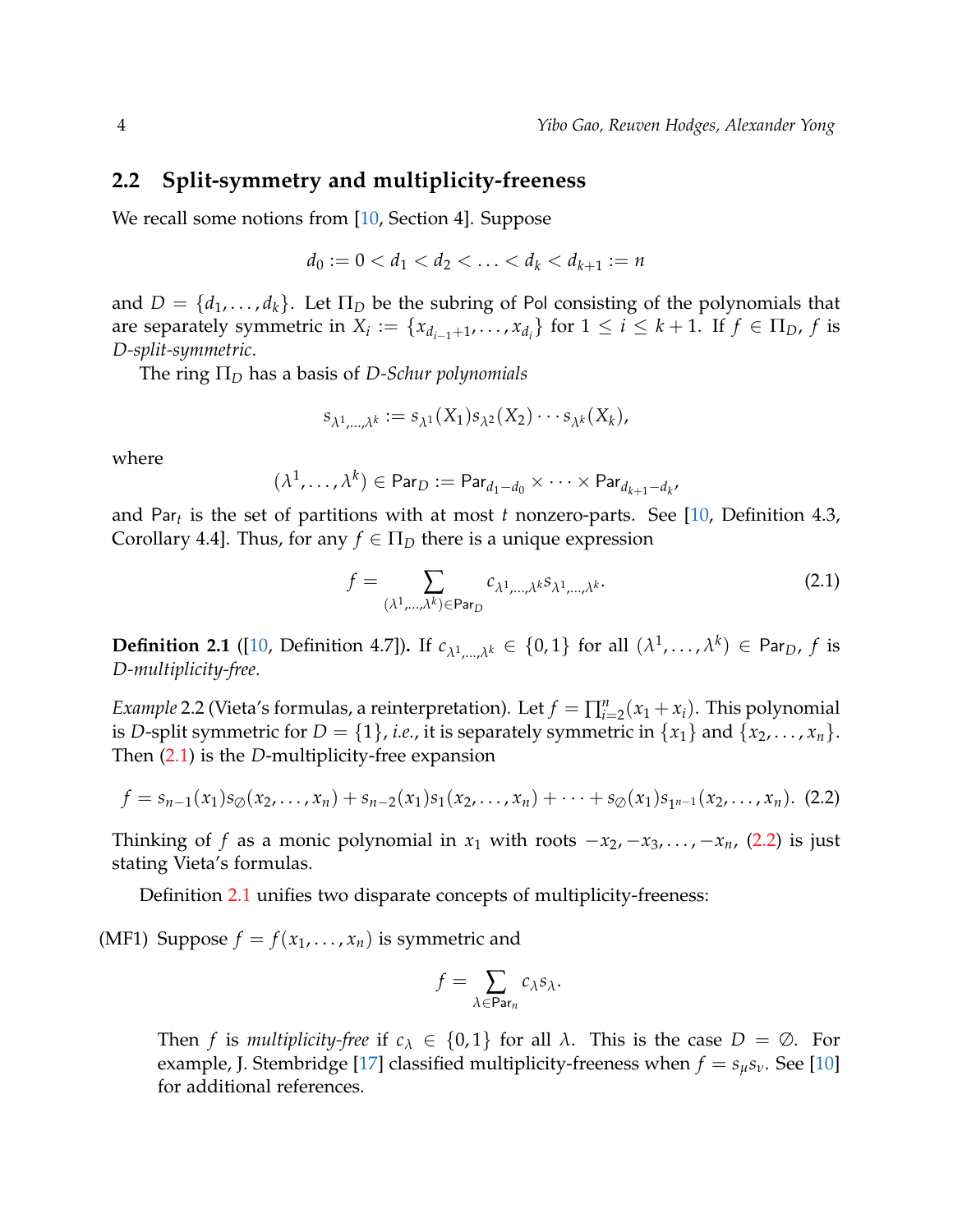(MF2) Now let

$$
f = \sum_{\alpha \in \operatorname{Comp}_n} c_{\alpha} x^{\alpha} \in \operatorname{Pol}.
$$

*f* is *multiplicity-free* if  $c_{\alpha} \in \{0, 1\}$  for all  $\alpha$ . This corresponds to  $D = [n-1]$ . For instance, recent work of A. Fink-K. Mészáros-A. St. Dizier [\[6\]](#page-11-7) characterizes multiplicity-free Schubert polynomials.

In [\[11,](#page-11-2) Theorem 1.1], an analogue, for key polynomials, of the aforementioned result [\[6\]](#page-11-7) was proved. That key polynomial result plays a role in the proof of Theorem [1.3.](#page-1-0)

**Definition 2.3** (Composition patterns [\[11,](#page-11-2) Definition 4.8])**.** Let

Comp := 
$$
\bigcup_{n=1}^{\infty} \text{Comp}_n.
$$

For  $\alpha = (\alpha_1, \ldots, \alpha_\ell), \beta = (\beta_1, \ldots, \beta_k) \in \text{Comp}, \alpha$  *contains the composition pattern*  $\beta$  if there exist integers  $j_1 < j_2 < \cdots < j_k$  that satisfy:

- $(\alpha_{j_1}, \ldots, \alpha_{j_k})$  is order isomorphic to  $\beta$   $(\alpha_{j_s} \leq \alpha_{j_t}$  if and only if  $\beta_s \leq \beta_t$ ),
- $|\alpha_{j_s} \alpha_{j_t}| \geq |\beta_s \beta_t|.$

The first condition is the naïve notion of pattern containment, while the second allows for minimum relative differences. If *α* does not contain *β*, then *α avoids β*. For *S* ⊂ Comp, *α* avoids *S* if *α* avoids all the compositions in *S*.

*Example* 2.4. The composition  $(3, 1, 4, 2, 2)$  contains  $(0, 1, 1)$ . It avoids  $(0, 2, 2)$ .

Define

$$
KM = \{(0, 1, 2), (0, 0, 2, 2), (0, 0, 2, 1), (1, 0, 3, 2), (1, 0, 2, 2)\}.
$$

Let  $\overline{\mathsf{KM}}_n$  be those  $\alpha \in \mathsf{Comp}_n$  that avoid KM.

**Theorem 2.5** ([\[11,](#page-11-2) Theorem 1.1]).  $\kappa_{\alpha}$  *is*  $[n-1]$ *-multiplicity-free if and only if*  $\alpha \in \overline{KM}_n$ *.* 

It is an open problem to classify when  $\kappa_{\alpha} \in \Pi_D$  is *D*-multiplicity-free. (The analogous question for Schubert polynomials, whose solution would generalize [\[6\]](#page-11-7) is also open.)

#### **2.3 Geometry to combinatorics connection**

This fact from [\[10\]](#page-11-1) allows us to turn the geometric question of Levi-sphericality into *D*-multiplicity-freeness of key polynomials:

<span id="page-4-0"></span>**Theorem 2.6** ([\[10,](#page-11-1) Theorem 4.13]). Let  $\lambda \in \text{Par}_n$ , and  $w \in \mathfrak{S}_n$ . Suppose  $I \subseteq J(w)$  and  $D = [n-1] - I$ .  $X_w$  is  $L_I$ -spherical if and only if  $\kappa_{w\lambda}$  is  $D$ -multiplicity-free for all  $\lambda \in \mathsf{Par}_n$ .

In view of Theorem [2.6,](#page-4-0) the following is clearly equivalent to Theorem [1.3.](#page-1-0)

<span id="page-4-1"></span>**Theorem 2.7.** *Let*  $D = [n-1] - I$ *. w is I-spherical if and only if*  $\kappa_{w\lambda}$  *is D-multiplicity-free for*  $all \lambda \in \text{Par}_n$ .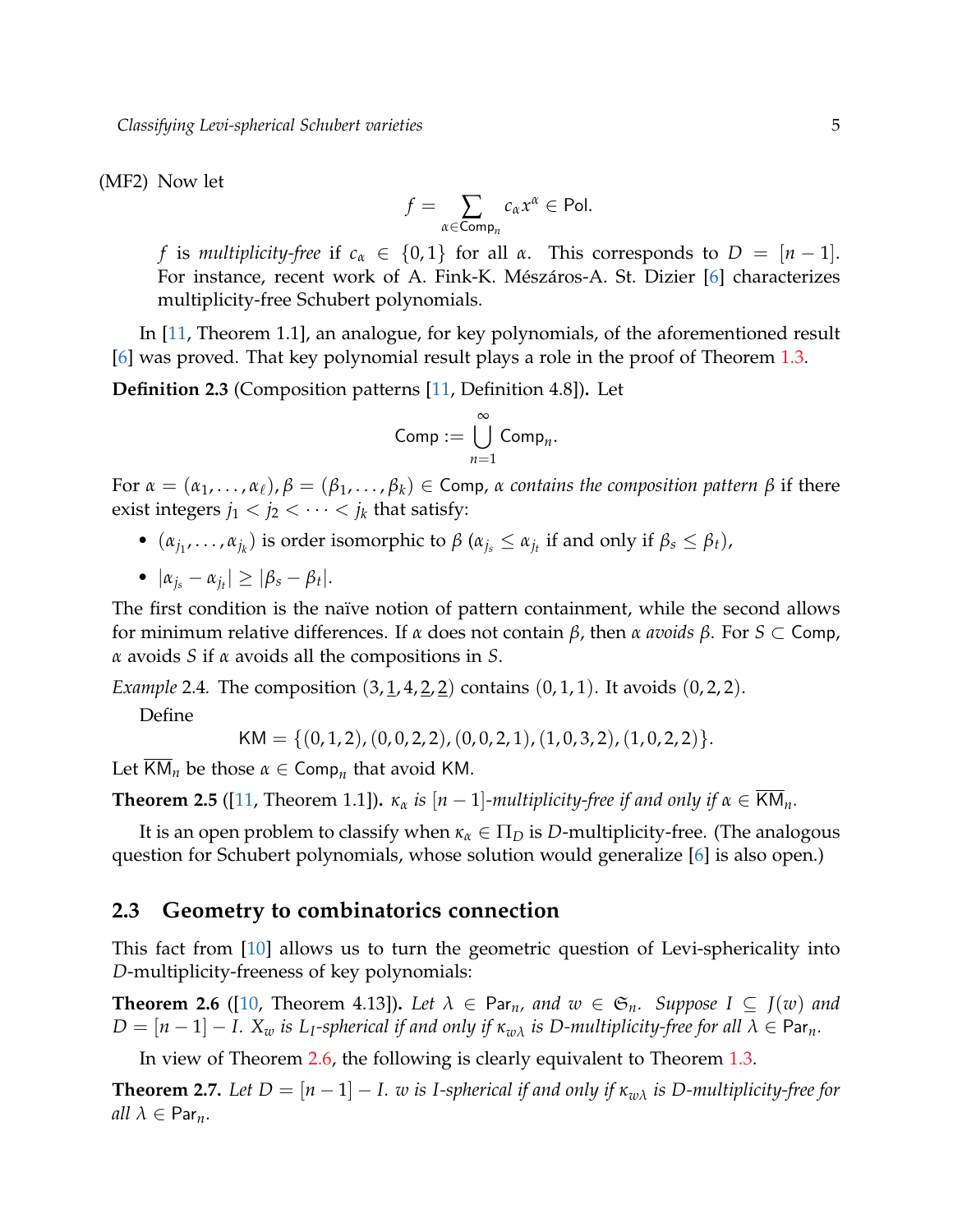#### **2.4 Proof sketch for Theorem [2.7](#page-4-1) (and Theorem [1.3\)](#page-1-0)**

We now outline the argument from [\[9\]](#page-11-3). The proof of " $\Rightarrow$ " starts with two simple observations:

**Lemma 2.8.** *If*  $w = w_0(I)c$  where c is a standard Coxeter element, then  $\kappa_{w\lambda} = \pi_{w_0(I)}\kappa_{c\lambda}$ .

For any *α* ∈ Comp*<sup>n</sup>* , let

<span id="page-5-0"></span>
$$
a_{\alpha_1+n-1,\alpha_2+n-2,\dots,\alpha_n} := \det(x_j^{\lambda_i+n-i})_{1 \le i,j \le n}.
$$

In particular,  $\Delta_n := a_{n-1,n-2,...,0} = \prod_{1 \leq j < k \leq n} (x_j - x_k)$  is the *Vandermonde determinant*. Define a *generalized Schur polynomial s<sup>α</sup>* by

$$
s_{\alpha}(x_1,\ldots,x_n) := a_{\alpha_1+n-1,\alpha_2+n-2,\ldots,\alpha_n}/a_{n-1,n-2,\ldots,1,0}.
$$
 (2.3)

**Definition 2.9** ([\[9,](#page-11-3) Definition 3.4]). If  $\beta = (\beta_1, \ldots, \beta_n)$  ∈ Com $p_n$  and  $i < j$  ∈ [*n*−1], define  $t_{ij}$ : Comp<sub>*n*</sub>  $\rightarrow$  Comp<sub>*n*</sub> by

$$
t_{ij}(\ldots,\beta_i,\ldots,\beta_j,\ldots)=(\ldots,\beta_j-(j-i),\ldots,\beta_i+(j-i),\ldots).
$$
 (2.4)

Also let  $t_i := t_{i,i+1}$ .

This is well-known, and clear from  $(2.3)$  and the row-swap property of determinants:

<span id="page-5-1"></span>**Lemma 2.10.**  $s_{t_i, \alpha}(x_1, ..., x_n) = -s_{\alpha}(x_1, ..., x_n)$ . If  $\alpha_{i+1} = \alpha_i + 1$  then  $s_{\alpha}(x_1, ..., x_n) = 0$ .

It follows that:

**Lemma 2.11.** *Let*  $\beta \in \textsf{Comp}_n$ , *then* 

$$
\pi_{w_0(I)}(x_1^{\beta_1}\cdots x_n^{\beta_n}) \in \{0, \pm s_{\alpha^1,\dots,\alpha^k}\},
$$

 $where ( \alpha^1, \ldots, \alpha^k ) \in \mathsf{Par}_D.$ 

Fix  $\gamma \in \text{Par}_D$ . We argue [\[9,](#page-11-3) Proposition 5.7] that the set

$$
\mathcal{P}_{c\lambda,\gamma} := \{ \beta \in \textsf{Comp}_n : [x^{\beta}] \kappa_{c\lambda} \neq 0 \text{ and } \pi_{w_0(I)} x^{\beta} = \pm s_{\gamma} \}
$$

has the structure of a poset isomorphic to an interval in (strong) Bruhat order of the Young subgroup  $\mathfrak{S}_{d_1-d_0}\times\cdots\times\mathfrak{S}_{d_{k+1}-d_k}$  of  $\mathfrak{S}_n$ . This poset isomorphism is deduced in part by using combinatorial properties of key polynomials from [\[12,](#page-11-8) [1,](#page-10-1) [5\]](#page-11-9). The technical core is to establish a "diamond property" (in the sense of [\[15\]](#page-11-10)) for  $\mathcal{P}_{c\lambda,\gamma}$ ; this is [\[9,](#page-11-3) Theorem 5.3]. The upshot is that if

$$
\Phi: \mathcal{P}_{{c}\lambda,\gamma} \to \mathfrak{S}_{d_1-d_0} \times \cdots \times \mathfrak{S}_{d_{k+1}-d_k}
$$

is the aforementioned poset isomorphism, then in fact

$$
\pi_{w_0(I)} x^{\beta} = (-1)^{\ell(\Phi(\beta))} s_{\gamma}.
$$

Multiplicity-freeness of *κw<sup>λ</sup>* then follows from this (mild extension of a) result of V. De-odhar [\[4\]](#page-11-11), thus completing the (sketch) proof of  $\Rightarrow$ :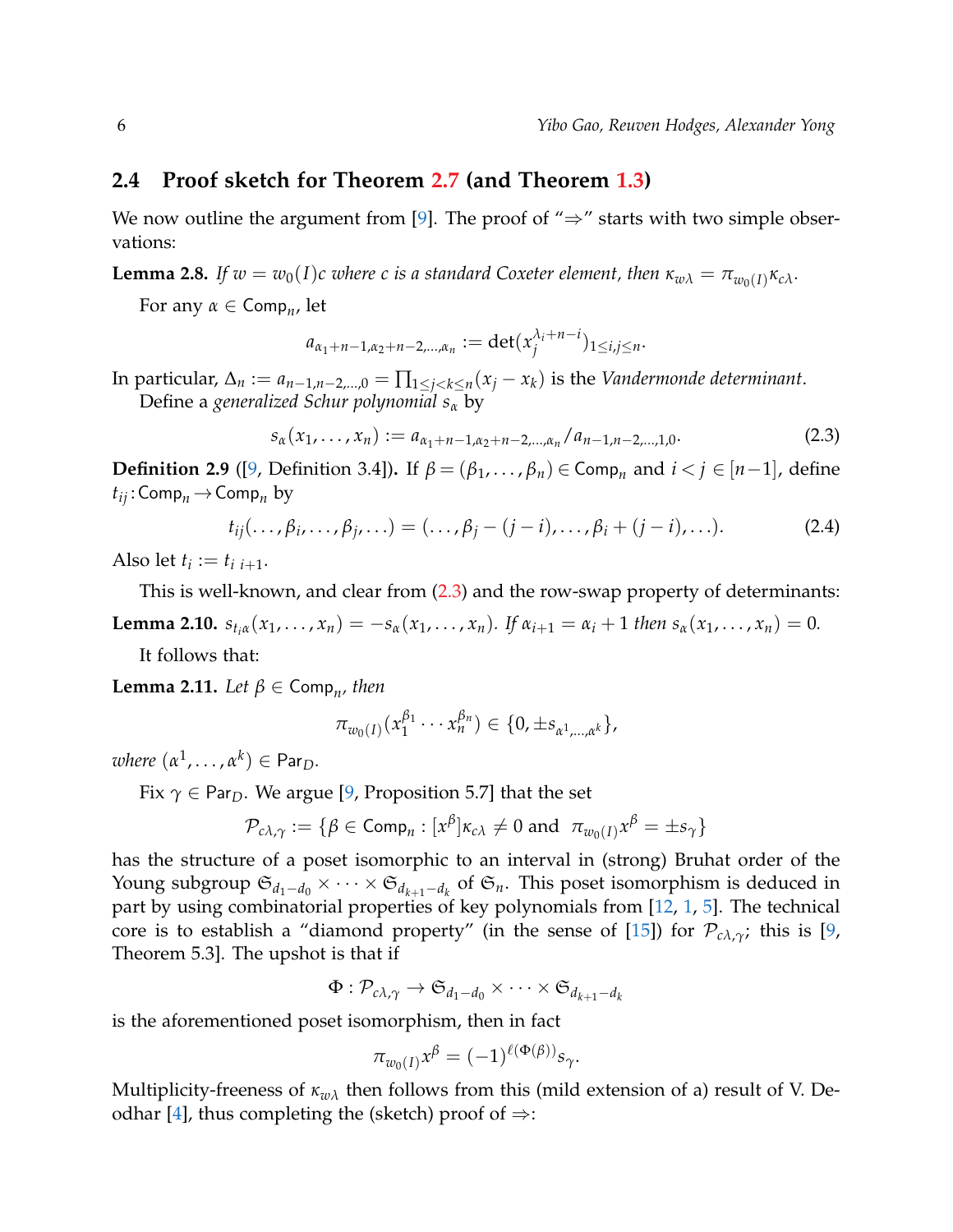**Lemma 2.12** ([\[9,](#page-11-3) Lemma 5.6]). Let  $\mathfrak{S} := \mathfrak{S}_{d_1-d_0} \times \cdots \times \mathfrak{S}_{d_{k+1}-d_k}$  be a Young subgroup of  $\mathfrak{S}_n$ *. Suppose* [*u*, *v*]  $\subset$   $\mathfrak{S}$  *is an interval. Then* 

$$
\sum_{u \le w \le v} (-1)^{\ell(uw)} = \begin{cases} 1 & \text{if } u = v \\ 0 & \text{otherwise} \end{cases}
$$
 (2.5)

(Sketch proof of Theorem  $2.7$  " $\Leftarrow$ ") Now suppose *w* is not *I*-spherical. By Proposi-tion [3.4,](#page-8-1)  $u := w_0(I)w$  contains either a 321 pattern or a 3412 pattern. We select a suitable *λ* depending on which pattern *u* contains. Then we show that *κw<sup>λ</sup>* has multiplicity. This is achieved using Kohnert's rule for key polynomials [\[12\]](#page-11-8) combined with some further analysis of the poset  $\mathcal{P}_{u\lambda}$  (defined similarly to  $\mathcal{P}_{c\lambda}$  above).

The following example, illustrates the  $\Rightarrow$  argument.

*Example* 2.13*.* Let  $w = 265439871$  and  $\lambda = 987654321$ . Then  $J(w) = \{1, 3, 4, 5, 7, 8\}$  and let  $I = J(w)$ . Thus  $w_0(I) = 216543987$  and w factors as  $w_0(I)c$  with c the standard Coxeter element  $c = 134567892 = s_2s_3s_4s_5s_6s_7s_8$ . Additionally,  $c^{-1} = 192345678$  and  $w^{-1} = 915432876$ . This yields  $\alpha = c\lambda = 918765432$ , and  $w\lambda = 195678234$ .

Since  $D = [9] - I = \{2, 6\}$ , the key polynomial  $\kappa_{w\lambda} = \kappa_{195678234} \in \Pi_D$  is separately symmetric in the sets of indeterminates  $\{x_1, x_2\}$ ,  $\{x_3, x_4, x_5, x_6\}$ ,  $\{x_7, x_8, x_9\}$ .

By [\[10,](#page-11-1) Theorem 4.13(II)], the fact that *c* is a standard Coxeter element implies that  $\kappa_{c\lambda}$  is  $[n-1]$ -multiplicity-free. Now we consider the term  $x^{981765432}$  that appears in  $\kappa_{c\lambda}$ .

 $\text{Observe}$   $\pi_{w_0(I)}(x^{981765432}) = s_{98,1765,432} = -s_{98,6265,432} = s_{9,6535,432} = -s_{98,6544,432}$ where in each step we have underlined the swaps from applying Lemma [2.10.](#page-5-1)

The  $\beta \in \textsf{Comp}_n$  such that the monomial  $x^\beta$  of  $\kappa_{c\lambda}$  satisfies  $\pi_{w_0(I)}(x^\beta) = \pm s_{98,6544,432}$ along with the signs they contribute, are:

$$
[9,8,1,7,6,5,4,3,2]: -1, [9,8,2,7,6,4,4,3,2]: 1, [9,8,6,2,6,5,4,3,2]: 1, [9,8,4,7,3,5,4,3,2]: 1, [9,8,6,3,6,4,4,3,2]: -1, [9,8,6,5,3,5,4,3,2]: -1, [9,8,4,7,4,4,4,3,2]: -1, [9,8,6,5,4,4,4,3,2]: 1.
$$

These elements form the poset  $\mathcal{P}_{c\lambda,\gamma=98,6544,432}$  which is shown in Figure [1](#page-7-0) and is isomorphic to the interval [id,*s*3*s*4*s*5] in Bruhat order. The associated coefficients sum to zero, agreeing with the preceeding discussion on the Möbius function.  $\Box$ 

### <span id="page-6-0"></span>**3 Another definition of** *I***-spherical elements**

Let  $\Phi$  be a finite crystallographic root system, with positive roots  $\Phi^+$ , and simple roots  $\Delta = {\alpha_1, \ldots, \alpha_r}$ . Let *W* be its finite Weyl group with corresponding simple generators  $S = \{s_1, s_2, \ldots, s_r\}$ , where we have fixed a bijection of  $[r] := \{1, 2, \ldots, r\}$  with the nodes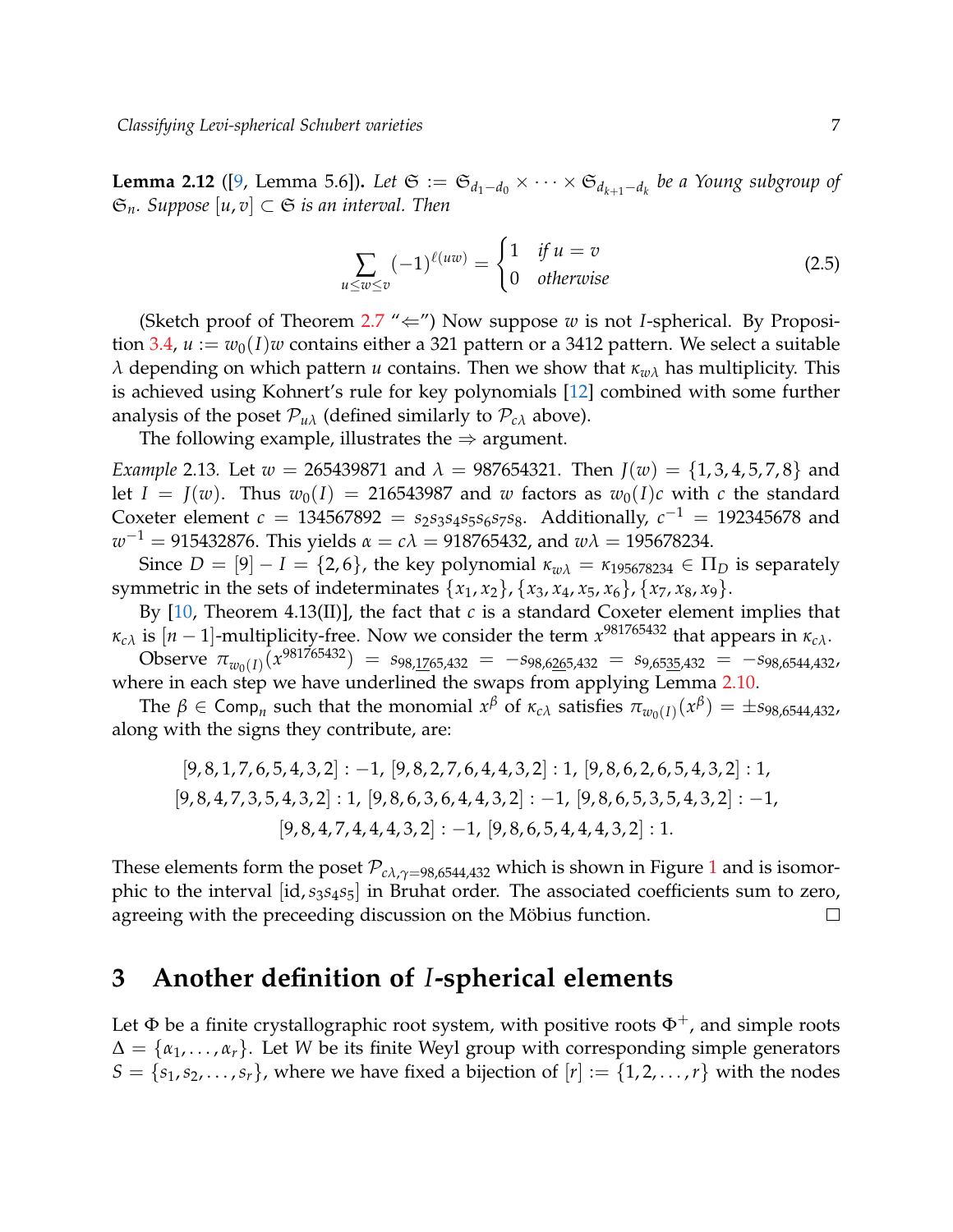<span id="page-7-0"></span>

**Figure 1:** The poset  $P_{c\lambda,\gamma}$  for  $c = 234567918$ ,  $\lambda = 987654321$ ,  $\gamma = 986544432$ ,  $I =$  $\{1, 3, 4, 5, 7, 8\}$  with some edges labeled.

of the Dynkin diagram  $\mathcal{G}$ . Let  $\text{Red}(w)$  be the set of the *reduced expressions*  $w = s_{i_1} \cdots s_{i_k}$ , where  $k = \ell(w)$  is the *Coxeter length* of *w*. The *left descents* of *w* are

$$
J(w) = \{ j \in [r] : \ell(s_j w) < \ell(w) \}.
$$

For  $I \in 2^{[r]}$ , let  $\mathcal{G}_I$  be the induced subdiagram of  $\mathcal{G}$ . Write  $\mathcal{G}_I = \bigcup_{z=1}^m \mathcal{C}^{(z)}$  as its decomposition into connected components. Let  $w_0^{(z)}$  $\int_{0}^{2}$  be the longest element of the parabolic subgroup  $W_{I^{(z)}}$  generated by  $I^{(z)} = \{s_j : j \in C^{(z)}\}$ . This general-type definition of *I*-spherical was proposed in [\[10\]](#page-11-1):

<span id="page-7-1"></span>**Definition 3.1** ([\[10,](#page-11-1) Definition 1.1]). Let *w* ∈ *W* and fix *I* ⊂ *J*(*w*). Then *w* is *I-spherical* if there exists  $R = s_{i_1} \cdots s_{i_{\ell(w)}} \in \text{Red}(w)$  such that

- # $\{t \mid i_t = j\} \leq 1$  for all  $j \in [r] I$ , and
- #{*t* | *i*<sub>t</sub> ∈  $\mathcal{C}^{(z)}$ } ≤  $\ell(w_0^{(z)})$  $\binom{z}{0}$  + #vertices( $\mathcal{C}^{(z)}$ ) for  $1 \leq z \leq m$ .

Such an *R* is called an *I*-*witness*.

<span id="page-7-2"></span>Definition [1.2](#page-1-1) makes sense in the general context as well. However, that notion differs from Definition [3.1](#page-7-1) in type *D*<sup>4</sup> and *F*<sup>4</sup> (although we suspect they are equivalent for *B<sup>n</sup>* and *C<sup>n</sup>* types). Nevertheless, this next proposition says that Definition [3.1](#page-7-1) is, in general, "close" to Definition [1.2.](#page-1-1)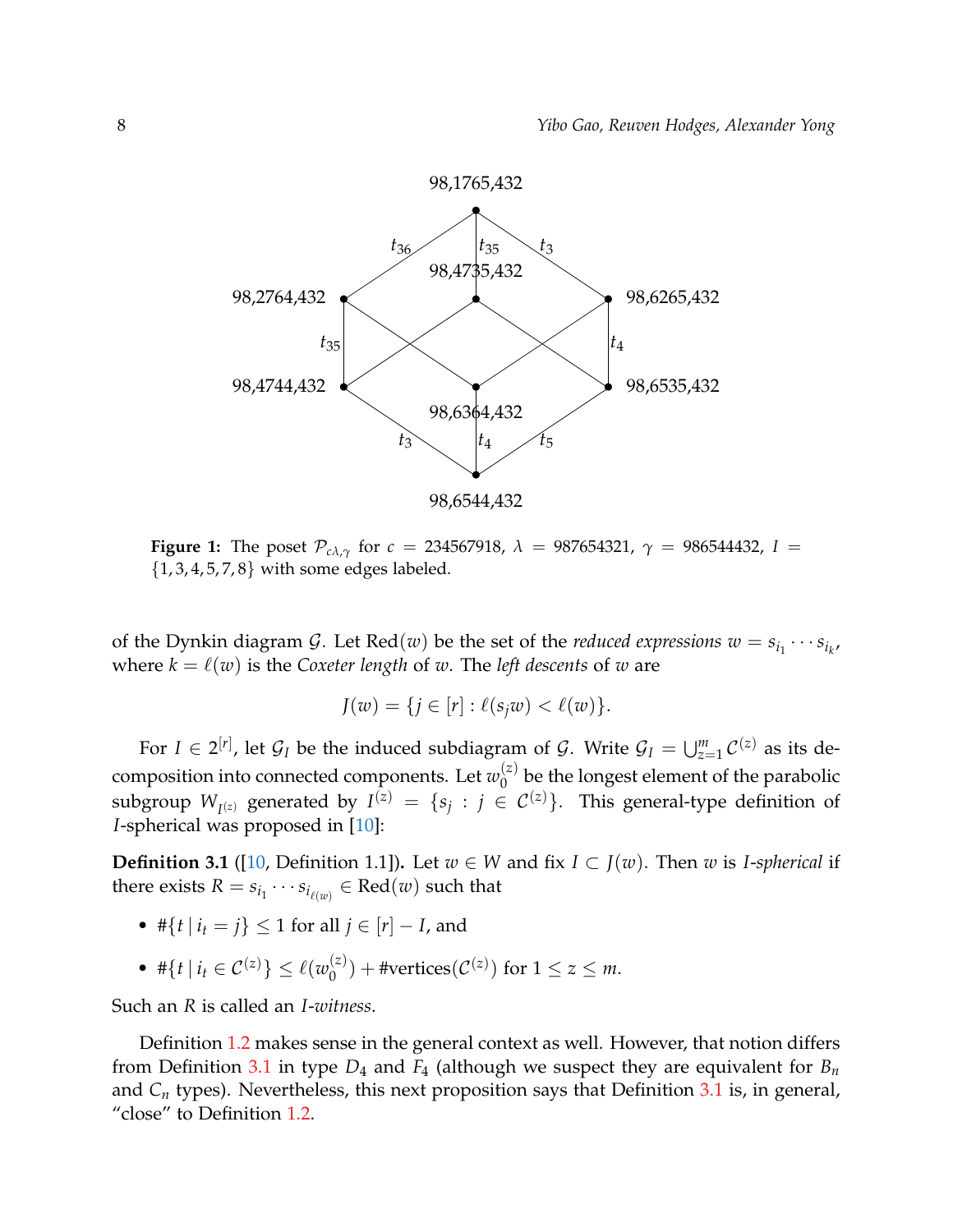**Proposition 3.2** ([\[9,](#page-11-3) Proposition 2.6]). If  $w \in W$  is I-spherical (in the sense of Definition [3.1\)](#page-7-1), *then there exists an I-witness R of w of the form*  $R = R'R''$  *where*  $R' \in Red(w_0(I))$  *and*  $R'' \in \text{Red}(w_0(I)w)$ *.* 

Moreover, in type *A*, the two notions are indeed equivalent:

**Theorem 3.3** ([\[9,](#page-11-3) Theorem 1.3]). *Definitions [1.2](#page-1-1) and [3.1](#page-7-1) are equivalent for*  $W = \mathfrak{S}_n$ *.* 

*Proof sketch:* The  $\Rightarrow$  direction is clear.

For the converse recall that  $w \in \mathfrak{S}_n$  *contains the pattern*  $u \in \mathfrak{S}_k$  if there exists  $i_1 < i_2 < \ldots < i_k$  such that  $w(i_1), w(i_2), \ldots, w(i_k)$  is in the same relative order as  $u(1), u(2), \ldots, u(k)$ . Furthermore *w avoids u* if no such indices exist.

<span id="page-8-1"></span>**Proposition 3.4** ([\[18\]](#page-11-12)). A permutation  $w \in \mathfrak{S}_n$  is a product of distinct generators, i.e., a *standard Coxeter element in some parabolic subgroup, if and only if w avoids 321 and 3412.*

Assume *w* is *I*-spherical with some *I*-witness. By Proposition [3.2](#page-7-2) and Definition [3.1,](#page-7-1) we write  $w = w_0(I)u$  such that there is a reduced word  $\overline{R}'' = s_{i_1} \cdots s_{i_{\ell(u)}}$  of *u* such that

- $s_{d_i}$  appears at most once in  $R''$ ; and
- $\#\{m \mid d_{t-1} < i_m < d_t\} < {d_t d_{t-1} + 1 \choose 2}$  $\binom{t-1+1}{2} - \binom{d_t-d_{t-1}}{2}$  $\binom{a_{t-1}}{2} = d_t - d_{t-1}$  for  $1 \leq t \leq k+1$ .

By Proposition [3.4,](#page-8-1) it remains to show that  $u = w_0(I) \cdot w$  avoids 321 and 3412. This is established by direct considerations.  $\Box$ 

## <span id="page-8-0"></span>**4 A (new) classification conjecture for all Lie types**

Let *G* be a complex, connected, semisimple Lie group. Fix a choice *B* Borel subgroup and its maximal torus *T*. The *generalized flag variety* is *G*/*B*. Its Weyl group is  $W \cong N(T)/T$ ; it is generated by simple reflections  $S = \{s_1, s_2, \ldots, s_r\}$  as in Section [3.](#page-6-0) The *Schubert varieties*  $BwB/B$  are indexed by  $w \in W$ . For  $I \subseteq J(w)$ , there is a parabolic subgroup *P*<sup>*I*</sup> ⊃ *B*. Let *L*<sup>*I*</sup> be the standard Levi subgroup of *P*<sup>*I*</sup>. As explained in [\[10,](#page-11-1) Section 1.2], Definition [1.1](#page-0-0) extends *verbatim* to this more general setting. This is the main conjecture of this report:

<span id="page-8-2"></span>**Conjecture 4.1.** Let  $I \subseteq J(w)$ .  $X_w$  is  $L_I$ -spherical if and only if  $w \in W$  is I-spherical (in the *sense of Definition [1.2\)](#page-1-1).*

We claim (details omitted here) that Theorem [2.6](#page-4-0) generalizes to this context, with the exception that the key polynomial is replaced by the more general notion of *Demazure character*  $D_{w,\lambda}$  where  $\lambda \in \mathbb{Q}[\Lambda]$  is a weight, that is  $\langle \lambda, \alpha_i \rangle \in \mathbb{Z}$ .  $D_{w,\lambda}$  is an element of the *weight ring*, *i.e.* the Laurent polynomial ring generated by formal exponentials *e* ±*ω* where  $\omega$  is a fundamental weight associated to *G*.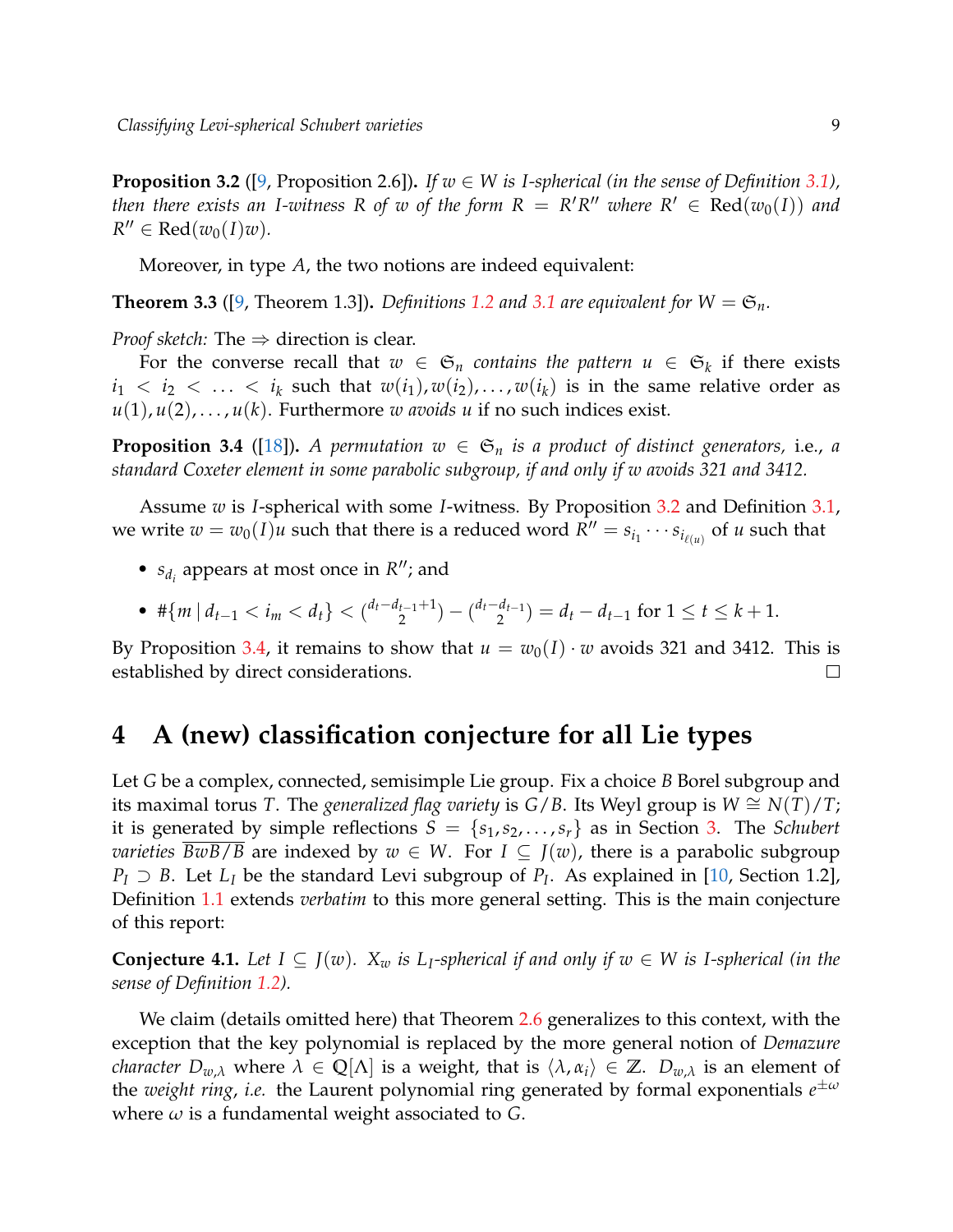Using SageMath we are able to check in the classical types  $B_n$ ,  $C_n$ ,  $D_n$  ( $n \leq 6$ ) that for a fixed dominant integral weight *λ*(*n*) (that depends only on *n*), *w* is not *I*-spherical if and only if  $D_{w,\lambda(n)}$  is not multiplicity-free as an  $L_I$ -character. This gives a complete verification of the "⇒" direction of Conjecture [4.1](#page-8-2) for these low-rank cases; it also gives nontrivial evidence for the converse.

Since we have already remarked that Definition [3.1](#page-7-1) and Definition [1.2](#page-1-1) disagree in type  $D_4$ , it follows that [\[10,](#page-11-1) Conjecture 1.9] is false for  $G = SO_8$ . This disproves the general version of the general-type conjecture of [\[10\]](#page-11-1).

Now, we have further evidence for " $\Leftarrow$ ":

<span id="page-9-2"></span>**Theorem 4.2.** Conjecture [4.1](#page-8-2) " $\Leftarrow$ " holds for  $G = Sp_{2n}$  (type  $C_n$ ).

The proof also should extend to type *Dn*. We now sketch the type *C<sup>n</sup>* argument. The main idea is to use the fact that  $G = Sp_{2n}$  may be realized as the fixed point locus of an involution  $\sigma$  on  $H = SL_{2n}$ . We recall this construction and refer the reader to [\[13,](#page-11-13) Section 6] for additional details. Define the block matrix

$$
E = \begin{bmatrix} 0 & J \\ -J & 0 \end{bmatrix},
$$

where *J* is the  $n \times n$  matrix with 1's on the antidiagonal and 0's elsewhere. Let  $\sigma : H \to H$ be the map that sends  $A$  to  $E(A^T)^{-1}E^{-1}$ . Then

$$
G = \{ A \in H | A^T E A = E \} = \{ A \in H | E(A^T)^{-1} E^{-1} = A \} = H^{\sigma}.
$$

More is true. Let *B<sup>H</sup>* be the Borel subgroup of upper triangular matrices in *H*, and *T<sup>H</sup>* the subgroup of diagonal matrices. Setting  $B_G = B_H^{\sigma}$  and  $T_G = T_H^{\sigma}$ ,  $B_G$  and  $T_G$  are, respectively, a Borel subgroup and maximal torus in *G*.

Let  $W_H = N_H(T_H)/T_H$  be the Weyl group of *H* and  $W_G = N_G(T_G)/T_G$  be the Weyl group of *G*. Then  $N_G(T_G) = N_H(T_H)^\sigma$ , and hence there is a canonical injection  $\iota: W_G \hookrightarrow$ *WH*. Identifying *W<sup>G</sup>* with its image under *ι* gives

$$
W_G = \{ (a_1, \ldots, a_{2n}) \in S_{2n} | a_i = 2n + 1 - a_{2n+1-i} \text{ for } i \in [2n] \}.
$$

For  $w = (a_1, \ldots, a_{2n}) \in W_G$ , let  $ex(w) := |\{i \in [n] | a_i > n\}|$ .

<span id="page-9-0"></span>**Proposition 4.3** ([\[13,](#page-11-13) Proposition 6.1.0.1]). *For*  $w = (a_1, \ldots, a_{2n}) \in W_G$ , we have  $\ell_G(w)$  = 1  $\frac{1}{2}(\ell_H(\iota(w)) + \text{ex}(w))$ , where  $\ell_G(w)$  is the Coxeter length of  $w \in W_G$  (and similarly for  $\ell_H(w)$ ).

<span id="page-9-1"></span> $C$ **orollary 4.4.** If  $w_0^G$  and  $w_0^H$  are the long elements in  $W_G$  and  $W_H$  (resp.) then  $\iota(w_0^G)$  $\binom{G}{0} = w_0^H$ 0 *.*

Let  $\overline{\sigma}$  :  $[2n] \rightarrow [2n]$  be the map which sends *i* to  $2n - i$ . The canonical injection  $\iota: W_G \hookrightarrow W_H$  is the group homomorphism [\[2,](#page-10-2) Section 8.1] with

$$
u(s_i) = \begin{cases} s_i s_{\overline{\sigma}(i)} & \text{if } i < n \\ s_i & \text{if } i = n \end{cases}.
$$
 (4.1)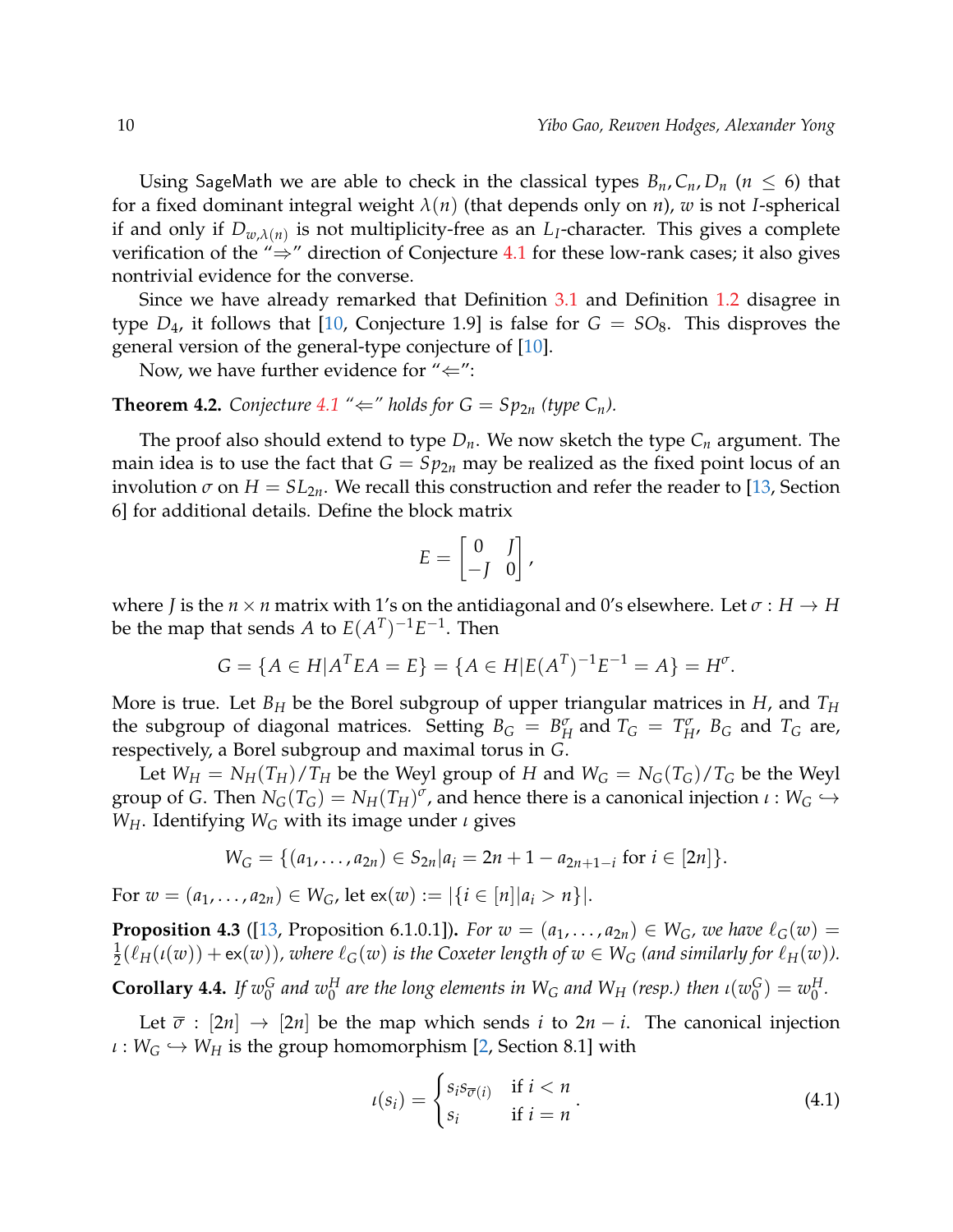For  $w \in W_G$ , denote the set of left descents of *w* as  $J_G(w)$ . Denote the set of left descents of  $\iota(w) \in W_H$ , as  $J_H(w)$ . The map  $\overline{\sigma}$  induces a map, which we also denote  $\overline{\sigma}$ , from  $\mathcal{P}([2n])$ , the power set of  $[2n]$ , to itself. Let  $\overline{\iota} : \mathcal{P}([n]) \mapsto \mathcal{P}([2n])^{\overline{\sigma}}$  be the map that sends  $S \in \mathcal{P}([n])$  to  $T \subseteq \mathcal{P}([2n])^{\overline{\sigma}}$  where  $i \in T$  if and only if  $i \in S$ .

This is proved using the *exchange property* of Bruhat order and Proposition [4.3:](#page-9-0)

<span id="page-10-3"></span>**Lemma 4.5.** *Let*  $w \in W_G$ *. Then*  $\overline{\iota}(J_G(w)) = J_H(w) \in \mathcal{P}([2n])^{\overline{\sigma}}$ *.* 

Using Corollary [4.4](#page-9-1) and Lemma [4.5](#page-10-3) one shows:

<span id="page-10-4"></span>**Proposition 4.6.** Let  $w \in W_G$  and let  $I_G \subseteq J_G(w)$  with  $I_H \subseteq J_H(w)$  such that  $\overline{\iota}(I_G) = I_H \in$  $\mathcal{P}([2n])^{\overline{\sigma}}$ . Then *w* is I<sub>G</sub>-spherical implies *ι*(*w*) is I<sub>H</sub>-spherical.

*Proof of Theorem* [4.2:](#page-9-2) Let  $I_H \subseteq J_H(w)$  such that  $\iota(I_G) = I_H \in \mathcal{P}([2n])^{\overline{\sigma}}$ . If  $w$  is  $I_G$ -spherical, then *ι*(*w*) is *IH*-spherical by Proposition [4.6.](#page-10-4) By Theorem [1.3,](#page-1-0) *Xι*(*w*) is *LI<sup>H</sup>* -spherical. By [\[16,](#page-11-14) Theorem 2.1.2], this is equivalent to the existence of a Borel subgroup  $B_{L_H}$  in  $L_{I_H}$ such that  $B_{L_H}$  has finitely many orbits in  $X_{\iota(w)}$ . Then, as a set,  $X_{\iota(w)} = \bigcup_{1\leq k\leq z}B_{L_H}\cdot x_k$  for some  $z \in \mathbb{Z}_{>0}$  and  $x_1, \ldots, x_z \in X_{\iota(w)}$ . Now,  $X_w = X_{\iota(w)} \cap G/B_G$  [\[13,](#page-11-13) Proposition 6.1.1.2], and therefore, set-theoretically,

<span id="page-10-5"></span>
$$
X_w = \left(\bigcup_{1 \le k \le z} B_{L_H} \cdot x_k\right) \cap G/B_G \tag{4.2}
$$

Suppose that  $B_{L_H} \cdot x_k \cap G/B_G \neq \emptyset$ . Modifying  $x_k$  if necessary, we may assume without loss that  $x_k \in G/B_G$ . The parabolic subgroup  $P_{I_G} = P_{I_H}^{\sigma}$  and its Levi  $L_{I_G} = L_{I_H}^{\sigma}$ . Further,  $B_{L_G} := B_{L_H}^{\sigma}$  is a Borel in  $L_{I_G}$ . We claim that  $B_{L_H} \cdot x_k \cap G/B_G = B_{L_G} \cdot x_k$ . Proving this claim completes our proof since then [\(4.2\)](#page-10-5) implies  $B_{L_G}$  has finitely many orbits in  $X_w$ , which by [\[16,](#page-11-14) Theorem 2.1.2] is equivalent to  $X_w$  being  $L_{I_G}$ -spherical.

 $(\subseteq)$  We have  $B_{L_G} \cdot x_k \subseteq B_{L_H} \cdot x_k \cap G/B_G$  since  $B_{L_G} \subseteq B_{L_H}$  and  $B_{L_G} \subseteq \text{stab}_G(X_w)$ .

 $( ⊇)$  Let *b* ∈ *B*<sub>*LH*</sub>. Suppose that *bx*<sub>*k*</sub> ∈ *G*/*B<sub>G</sub>*. Let  $\bar{x}_k$  be a coset representative of *x<sub>k</sub>* in *G*. Then  $bx_k \in G/B_G$  implies  $b\bar{x}_k \in G$ . This implies  $\bar{x}_k^T$  $\int_{k}^{T} b^{T} E b \bar{x}_{k} = E$  which further implies  $\int_{k}^{T}$ )<sup>-1</sup>E( $\bar{x}_{k}$ )<sup>-1</sup> = *E* $\bar{x}_{k}$ *E*<sup>-1</sup>*E*( $\bar{x}_{k}$ )<sup>-1</sup> = *E*. Thus  $b \in B_{L_{H}}^{\sigma}$  =  $B_{L_{G}}$ .  $b^T E b = (\bar{x}_k^T)$  $\Box$ 

## **References**

- <span id="page-10-1"></span>[1] A. Adve, C. Robichaux, and A. Yong. An efficient algorithm for deciding vanishing of Schubert polynomial coefficients. *Adv. Math.*, 383:Paper No. 107669, 38, 2021.
- <span id="page-10-2"></span>[2] A. Björner and F. Brenti. *Combinatorics of Coxeter groups*, volume 231 of *Graduate Texts in Mathematics*. Springer, New York, 2005.
- <span id="page-10-0"></span>[3] D. Brewster, R. Hodges, and A Yong. Proper permutations, schubert geometry, and randomness, 2020.